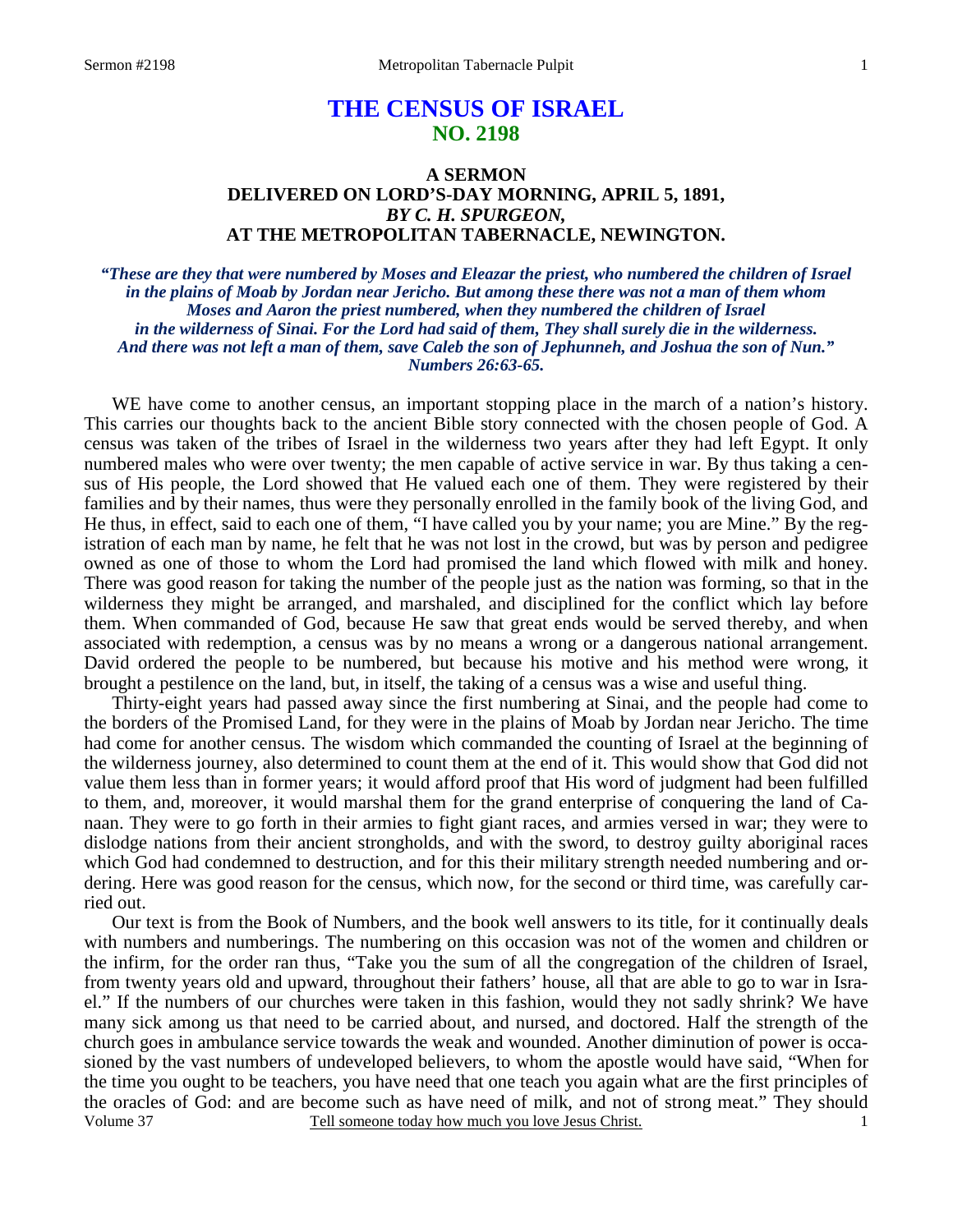have become men, but they remain babes in grace. They are sadly slow in reaching the fullness of the stature of men in Christ Jesus. How many are quite unable to bear arms against the foe, for they need to be themselves guarded from the enemy! To revise the church rolls so as to leave none but vigorous soldiers on the muster roll would make us break our hearts over our statistics. May the Lord send us, for this evil, health and cure!

When the second census was taken, it was found that the people were nearly of the same number as at the first. Had it not been for the punishment so justly inflicted upon them, they must have largely increased, but now they had somewhat diminished. They were a rapidly increasing people when they were in Egypt; the more they afflicted them, the more they multiplied. The family of Jacob increased at a marvelous rate from the time of the going down into Egypt to the time of leaving that land. This was changed during the forty years of the wilderness, for the whole of the grown men who came out of bondage were judged unfit to enter into the Promised Land because of unbelief, and these dying away rapidly, the people scarcely maintained their number. It is of God to multiply a nation, or a church. We may not expect any advance in our numbers if we grieve the Spirit of God, and if by our unbelief we drive Him to declare that we shall not prosper. Israel's growth ceased for forty years; may it never be so with us as a church! We would say with Joab, "Now the Lord your God add unto the people, how many soever they be, an hundredfold." May the righteous seed multiply, and replenish the earth, and subdue it, till their number shall be as countless as the sands of the shore, or as the stars of the sky!

 Concerning the second census of Israel, I would speak with you, since this is the morning of the day on which our British census is to be taken. May we gather lessons of wisdom from the theme!

**I.** First, observe with interest, and with a design to be profited—THE NOTABLE CHANGE WORKED AMONG THE PEOPLE BY DEATH. "But among these there was not a man of them whom Moses and Aaron the priest numbered, when they numbered the children of Israel in the wilderness of Sinai."

 They answered to their names, six hundred thousand and more of them, and there they stood in their ranks, full of vigorous life. About forty years had passed away, and if these same names had been read out not a man save Caleb and Joshua could have answered to the roll call. The entire mass of the nation had been changed. The old ones were all gone; all that stood in their places by the Jordan were men who were under age at the first census, or who were not even born at that time. "Not a man of them" remained, says the text, and it repeats the statement; "There was not left a man of them."

*Such changes strike us as most memorable*. They must not be passed over without remark. In the course of forty years, my brethren, what changes take place in every community, in every church, in every family! A friend showed me, last Thursday, a photograph of myself, in the midst of my first deacons. It was taken scarcely thirty-eight years ago, and yet of the entire group only I survive. Those associates of the youthful preacher have all gone to their reward. We have likenesses of other groups of church officers of a later date, in which I am placed in the center, and I am there still, but nearly all of those who once surrounded me have gone home. Those who were our leaders in our days of struggle, and who saw the hand of God with us in those first years, are growing few in number. We have not yet completed the forty years, but when we have done so, the words of our text will be almost literally applicable to our case as a church. The going and the coming, the adding and the taking away, have changed the texture of this fabric, and no thread will soon be left. Surely the Lord would have us notice this, that we may apply our hearts unto wisdom. A costly operation, involving so many sorrows, is not to be passed over without thought. Beloved, we, too, are passing away. The pastor and his present helpers must themselves be summoned home in due course. The march of the generations is not a procession passing before our eyes, while we sit, like spectators, at the window, but we are in the procession ourselves, and we, too, are passing down the streets of time, and shall disappear in our turn. We, too, shall sleep with our fathers, unless the Lord shall come speedily. I hear a clarion blast sounding out from the graves which lie behind us, "Be you also ready." From the last closed sepulcher there comes the prophetic warning, "Set *your* house in order, for *you* shall die, and not live."

*This change was universal throughout the whole camp*. There was a change even in the enumerators. The Sinai census had been taken by Moses and Aaron, and now Moses just remains long enough to take his leading place, but his brother, Aaron, is not there; the high priest of God has gone up to Mount Hor, has been stripped of his garments, has been buried and mourned by all Israel, and now Eleazar his son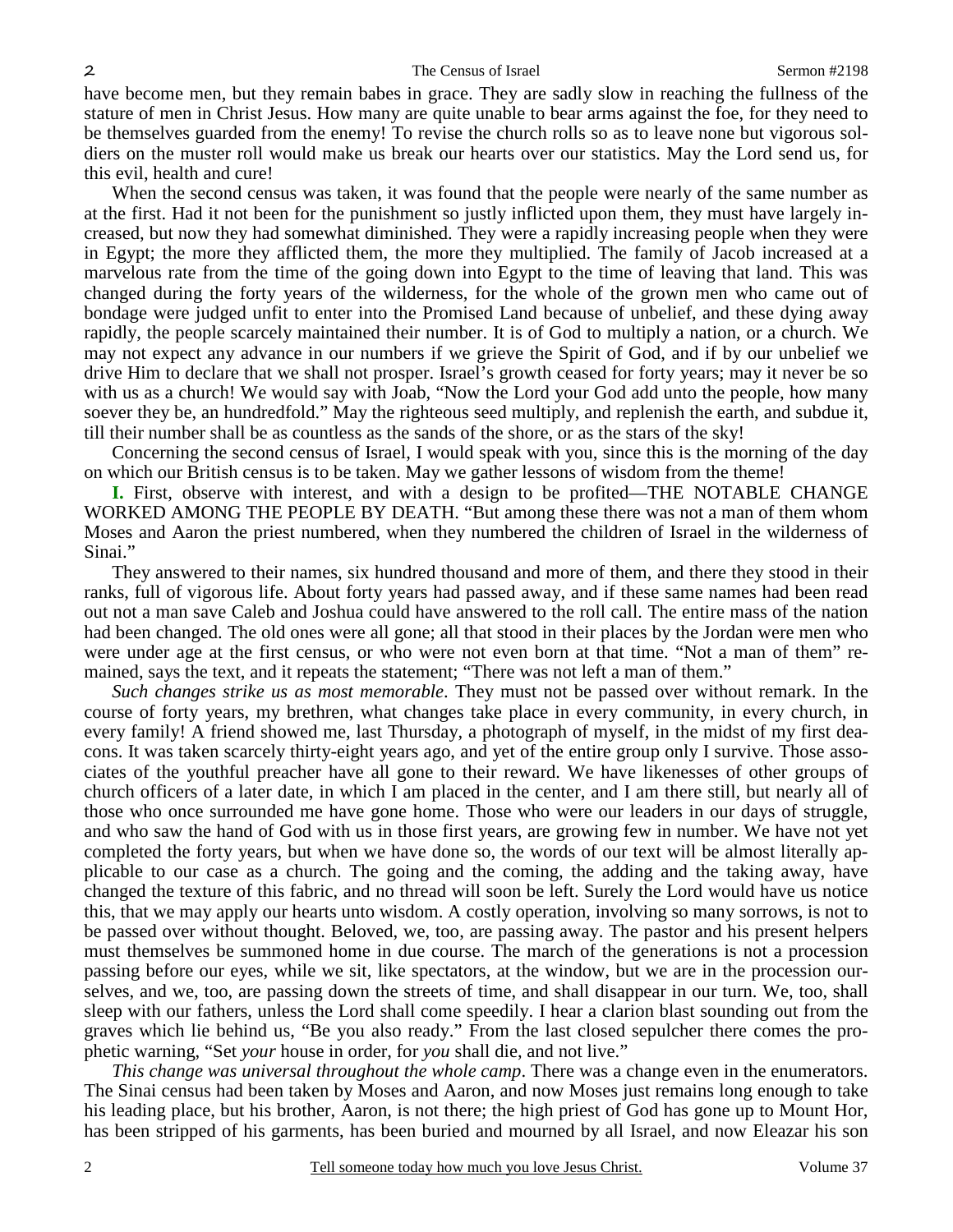#### Sermon #2198 The Census of Israel 3

stands before the Lord in his father's stead. It was so among the other priests and Levites and elders of the people. There was change everywhere; among the poorest dwellers in that canvas city and among the princes who dwelt beneath the standards of the tribes, all had changed. "There was not left a man of them." Thus is it among ourselves; no offices can be permanently held by the same men, "They are not suffered to continue by reason of death." No position, however lofty or lowly, can retain its old possessor. It is not only the cedars that fall, but the fir trees feel the axe. "There is no discharge in that war." That same scythe which cuts down the towering flower among the grass, also sweeps down whole regiments of green blades. See how they lie together in long rows, to wither in a common decay! Throughout the whole body this change is gradually taking place. No man can climb the rock of immortality, and sit there amid the seething sea, and say to death, "Your waves cannot reach me here!" Though vigorous in health, though sound in constitution, though guarded by all the armor of the science of health, you too must fall by the arrows of the insatiable archer. "It is appointed unto men once to die."

*The change is inevitable*. Man that is born of woman must be of few days. If it had not been for the great sin of Israel at Kadesh, many of the people might have lived to the second census, and beyond it, but even then if by reason of strength their lives had been lengthened, yet would they soon have died out in the ordinary course of nature. If forty years had not been appointed as the end of that generation, yet without that appointment they would all have passed away in another twenty or thirty years. As Moses said in his wilderness psalm, "The days of our years are threescore years and ten; and if by reason of strength they be fourscore years, yet is their strength labor and sorrow; for it is soon cut off, and we fly away."

We must soon quit our tents for the last battle. When the conscript number shall be drawn we may escape this year, and next, but the lot will fall upon us in due time. There is no leaping from the net of mortality wherein, like a shoal of fish, we are all enclosed. Unless our Lord shall soon appear we shall each one find a grave, for, as the wise man says, "All are of the dust, and all turn to dust again." "We must necessarily die, and are as water spilt on the ground, which cannot be gathered up again." Therefore we wisely bow before the stern decree, and yield ourselves to death.

 But let us not forget that *all this change was still under the divine control*. Though the people must pass away, yet still the Lord's hand would be in each death and its surroundings. If not a sparrow falls to the ground without our Father's knowledge, we may rest assured that no man dies without the will of God; no man is carried to his long home unless the Lord has said, "Return, you children of men."—

### *"What can preserve my life, or what destroy? An angel's arm can't snatch me from the grave— Legions of angels can't confine me there."*

To create and to destroy are sole prerogatives of the King of kings. Till He speaks the word, we live not, or living, we die not. Walking in the midst of ten thousand stricken with the plague, we are safe till God appoints our removal. Concerning those that are asleep, we know that they have not died without the will of our Father; concerning our time also, we know that we shall not be the toys of chance, or the victims of fate. A wise and loving God fixes the date and place of our decease, for "precious in the sight of the Lord is the death of His saints." Stern though the work may be, His great and tender heart rules the ravages of death. Let us therefore be comforted concerning the great changes which death is working. Here is no cause for tears, as though we were left in a monster's power, and bereft of a Father's care. The Lord is still ruling, and nothing happens save as He appoints.

 Moreover, *the change was beneficial*. It was well that the first generation should die in the wilderness. The people who had been accustomed to servitude in Egypt had acquired the vices of slaves, and when they came out of the house of bondage they were fearful, fickle, the creatures of appetite, and the victims of panic, selfishness, and discontent. They had all the vices of subject races, and were alike destitute of manliness and self-control. They were soon cowed by fear and baffled by difficulty. They were easily persuaded, and as easily dissuaded. They were a people of whom nothing could be made. Even the divine tuition in which Moses and Aaron were engaged, and in which miracles, and types, and laws were employed, could not teach them anything so that they really knew it. To make a nation which could preserve the worship of the one God in the world, the generation which came out of Egypt must die out. The taint of slavery and idolatry must be lessened if it could not be quite removed. It was desirable that there should be a people trained in a better school, with a nobler spirit, fit to take possession of the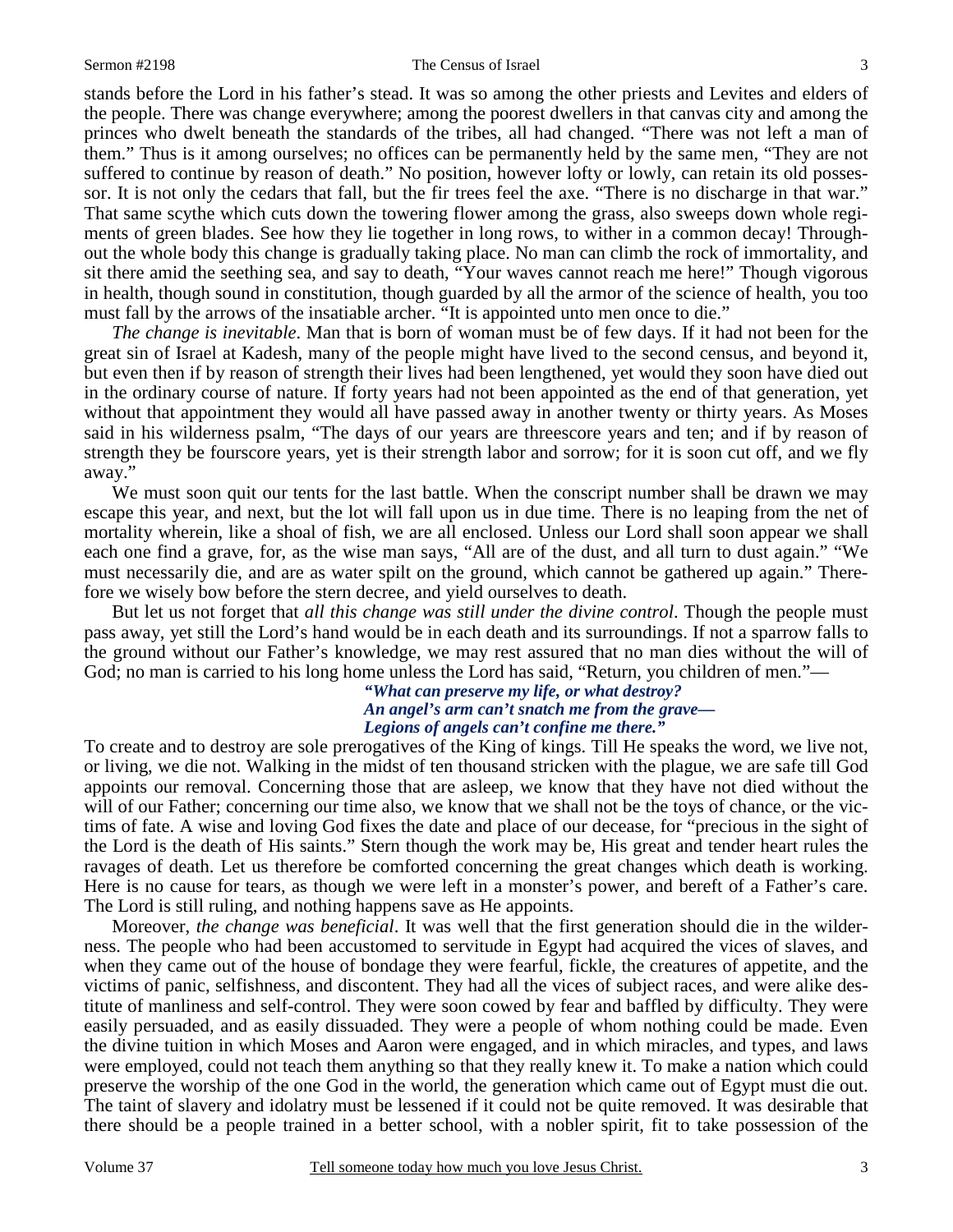promised land. The change was working rightly; the divine purpose was being fulfilled. Maybe, we do not think thus of the changes which are taking place in the communities to which we belong. We scarcely think that better men are coming on; we even fear that the coming race is weaker than the present, but then, we are not fair judges, for we are prejudiced in favor of our own generation. I do not doubt that God means well to His own church, and that the accomplishment of His eternal purposes requires that men should come and go, and that thus the face of society should be changed. It is well that the age of man is not as protracted as in the days of Methuselah. A teacher influential for error dies and is forgotten; a sinner pestilential for vice passes away and the air grows pure. Imagine a gambler with five hundred years of craft to guide him, or a libertine reeking with six hundred years of debauchery! Surely the present narrowed limits of human life are all too wide for the depraved! We need not wish for giants of iniquity such as centuries of life would produce. The incoming of new blood into the social frame is good in a thousand ways; it is well that we should make room for others who may serve our Master better. God grant they may! Our prayer is, "Let Your work appear unto Your servants, and Your glory unto their children." We are content to take the work if our sons may behold the glory; we are glad to move off that they may rise on stepping stones of our ended lives to nobler things.

 One other remark I cannot help making, and that is, that *these changes are most instructive*. If we are now serving God, let us do so with intense earnestness, since only for a little while shall we have the opportunity to do so among men. "Whatever your hand finds to do, do it with all your might; for there is no work, nor device, nor knowledge, nor wisdom, in the grave where you go." Live while you live. At the same time, lay plans for influencing the rising generation. Lay yourself out to work while it is called today. If anything should be done, it is well that it is done quickly. If we wish truth to conquer, and the gospel to prevail, let us fight the Lord's battles now, and if we would see truth prevail after we are gone, let us seek out faithful young men, who will teach others also, that the testimony for the Lord God of Israel die not out of the land. *We* must soon quit the field. Let each man set his house in order, for he must soon leave it to be gazed upon by strangers' eyes. Let us see that our lifework is rounded off and well-finished, so that in the survey of it by our successors they may say of us, "He being dead yet speaks." As we must soon be gone from among the living, let us bless them while we may. Arise, you saints, and bestir yourselves, for the day is far spent, and the shadows of evening are falling. I pray that we may learn well this first lesson of our text. O Spirit of life, teach us life even by the doings of death!

**II.** Secondly, we have here before us THE PERPETUITY OF THE PEOPLE OF GOD. There was a change in the constituent elements of the Israelite nation, but the nation was still there. Not one man was there who was counted thirty-eight years before, save Caleb and Joshua and yet the nation was the same. Do you ask for Israel? There it is. Balaam can see the people from the top of the hill, and they are the same people whom Pharaoh pursued to the Red Sea. The nation is living, though a nation has died. It is the same chosen seed of Abraham with whom Jehovah is in covenant. God has a church in the world, and He will have a church in the world till time shall be no more. The gates of hell and the jaws of death shall not prevail against the church, though each one of its members must depart out of this world in his turn.

 Mark well that *"the church in the wilderness" lives on*. There are the same twelve tribes, the same standards heading the tribes, the same tabernacle in the midst of the host, and the same priesthood celebrating sacred service with solemn pomp. Everything has changed, and yet nothing has altered. God has built His holy habitation upon foundations which can never be removed. Although the men who bear the ark of the covenant of the Lord wear other names, yet they fulfill the same office. The music of the sanctuary rises and falls, but the strain goes on. The hallelujah never ceases, nor is there a pause in the perpetual chorus, "His mercy endures forever."

*The gaps were filled up by appointed successors*. As one warrior died another man stepped into his place, even as one wave dying on the shore is pursued by another. The men were not all swept away at once, but by perceptible degrees. Now and then there came an awful and sudden destruction, as when Korah, Dathan, and Abiram went down alive into the pit, but, as a rule, the people dropped off gradually, as ripe fruit falls from the trees, and they were succeeded by others as the fading leaves of autumn have the buds of spring just beneath them. In the church of God one dies in the order of nature, but another is born into the kingdom by the power of grace. We miss some useful Christian woman, and we lament her, but before many days another sister is prepared of the Lord to serve in her stead. Baptism for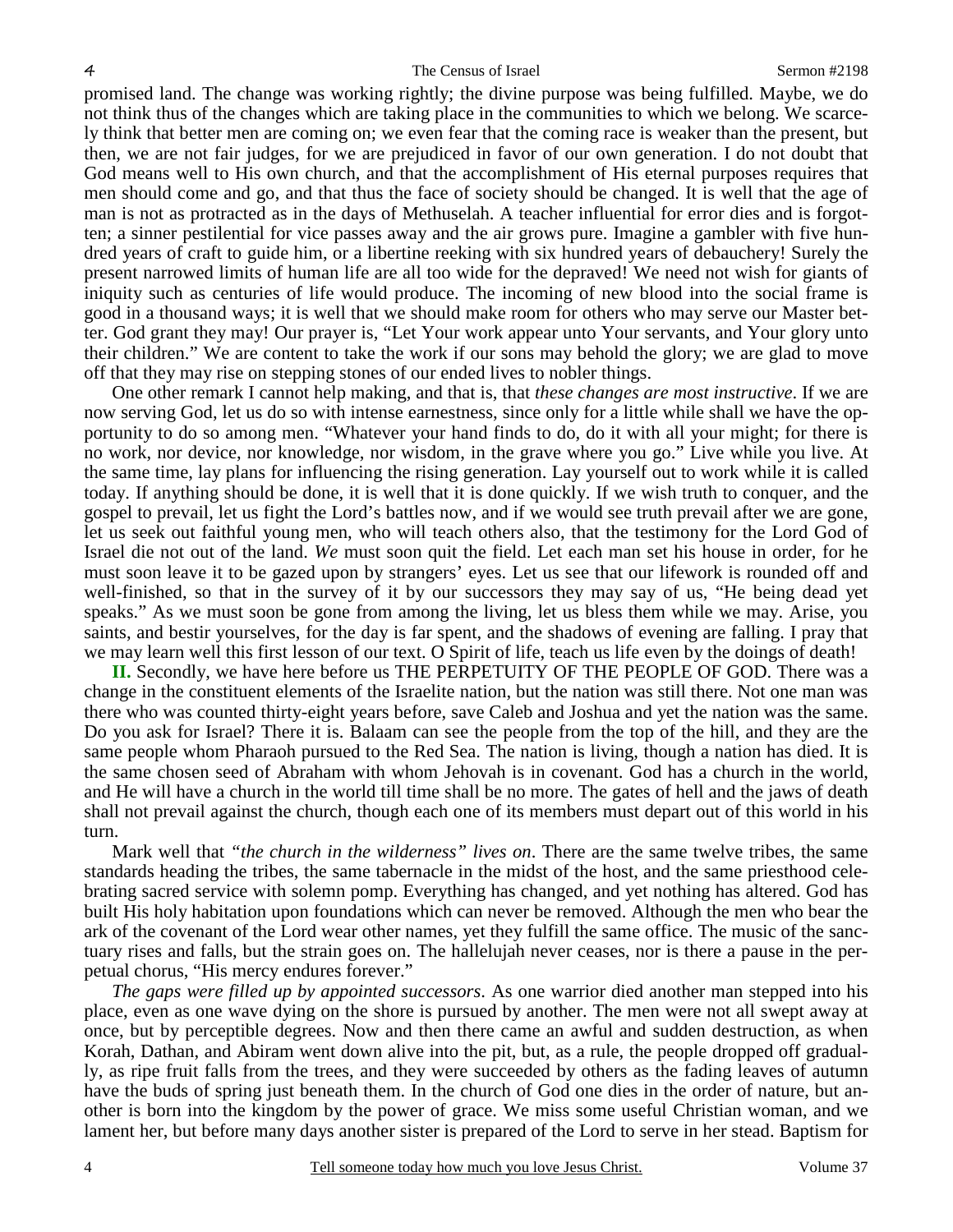the dead never ceases among us. An honored brother falls asleep, and we carry him to the grave, and possibly we fear no other can do his work, and fill the vacancy he leaves. Perhaps no one can do the same work, but yet, in some other way or form, the work is done, and still the vines are trimmed, the sheep are fed, and the lambs are cherished. Not one dead man lies in the way to stop the march of the army, as did the corpse of Amasa, which lay dead in the road in David's day. The chosen host still marches on. Even as the stars in their courses, we still move on. God buries His workmen, but His work lives.

 In Israel's case *the gaps were filled by their own sons*. As these men passed away their children took their places. I commend to you, my brethren, this fact as your encouragement in prayer for your children. Oh, that the Lord would pour His Spirit upon our seed and His blessing upon our offspring! Oh, that every saint here may be succeeded by his own descendants! This is the Lord's frequent way of keeping alive the gracious succession. Abraham is gone, but Isaac still kindles the altar fire. In a blind old age Isaac is gathered to his fathers, but Jacob worships "the fear of his father Isaac." Jacob gathers up his feet in bed, but Judah and Joseph, and the rest of them, continue as salt in the earth. Oh, that it may be so in all our families! May we never lack a man to stand before the Lord God of Israel to testify for Him! Among all the honors that God can put upon our households I think this is the greatest, that we should have in our families a succession of saints. It is no small privilege to look back and to remember our ancestors who feared the Lord; may we also look forward with hope that, if this dispensation lasts, there may still be some of our name, bearing our blood in their veins, which shall be called by sovereign grace into the service we have loved so well. Search beyond the congregation for new converts, but do not forget to look within your own doors for the largest accessions to the church. Hope that your sons and daughters after the flesh may be born into "the one family in heaven and earth," which bears the name of Jesus. Pray that your children may be God's children, and may your prayer come up with acceptance into the ears of the Lord our God, whose mercy is on children's children of them that fear Him, and keep His covenant!

*All the offices of* "*the church in the wilderness*" *were filled with fitting men*. Behold Aaron, in his robes of glory and beauty! What a man is he to be the High Priest! With what grace and dignity he presides! He dies; will not the priesthood fail? No, my brethren. Yonder is Eleazar, who occupies his father's place most worthily. Moses also passes away. There is none like Moses. He is King in Jeshurun, without peer or rival. The Jews have a tradition that when he was called to go up to the top of Nebo to die, the people followed him up the hill, the women beating on their breasts, and uttering bitter wailings, while the strong men bowed themselves with grief, and cried, "The father of the nation is to be taken away! Alas, what shall we do?" He was bidden to leave the people on the mountain side, and he went up alone to the place where Jehovah kissed away his soul, and so he passed into his rest. Truly it was a great loss, but the Lord found a man to follow Moses. Joshua was not equal to Moses in many things, and yet for the work he had to do he was a much more fit man than Moses. The times were red with war, and Joshua was more able than Moses to fight the Canaanites and conquer the land. Joshua was the man for the sword, as Moses had been the man of the book. And God will fill every office in His church, not as you and I might wish, but as His infinite wisdom determines. Therefore let us be of good courage, and fear no lack.

 At this second numbering, *the people stood ready for greater work than they had ever done before*. The first numbering found them fit for the wilderness; the second numbering found them ready for the capture of the goodly land and Lebanon. God had been preparing them, by forty years of marching, for their new enterprise, and for development into a nation. May it please the Lord to make His church ready for the coming of her Lord, and for the salvation of nations! If brighter days are dawning, the church will be prepared as a bride for her husband, and if tribulation is to come to try all the earth, she shall be strengthened as a martyr for the burning. The Lord does keep her; lest any hurt her He will keep her night and day.

 It was Israel's joy that *God's love was not withdrawn from the nation*. The Lord still owned the tribes as His people. His glory was still above the mercy seat and His fiery, cloudy pillar still guided their marching or fixed their stopping. Still the manna dropped from heaven, and still they drank of the water from the smitten rock. Thus the Lord has a church still, and it is ever the same church, loved of her lord, indwelt by His Spirit, and dedicated to His praise. Let us take courage; the church is not destroyed.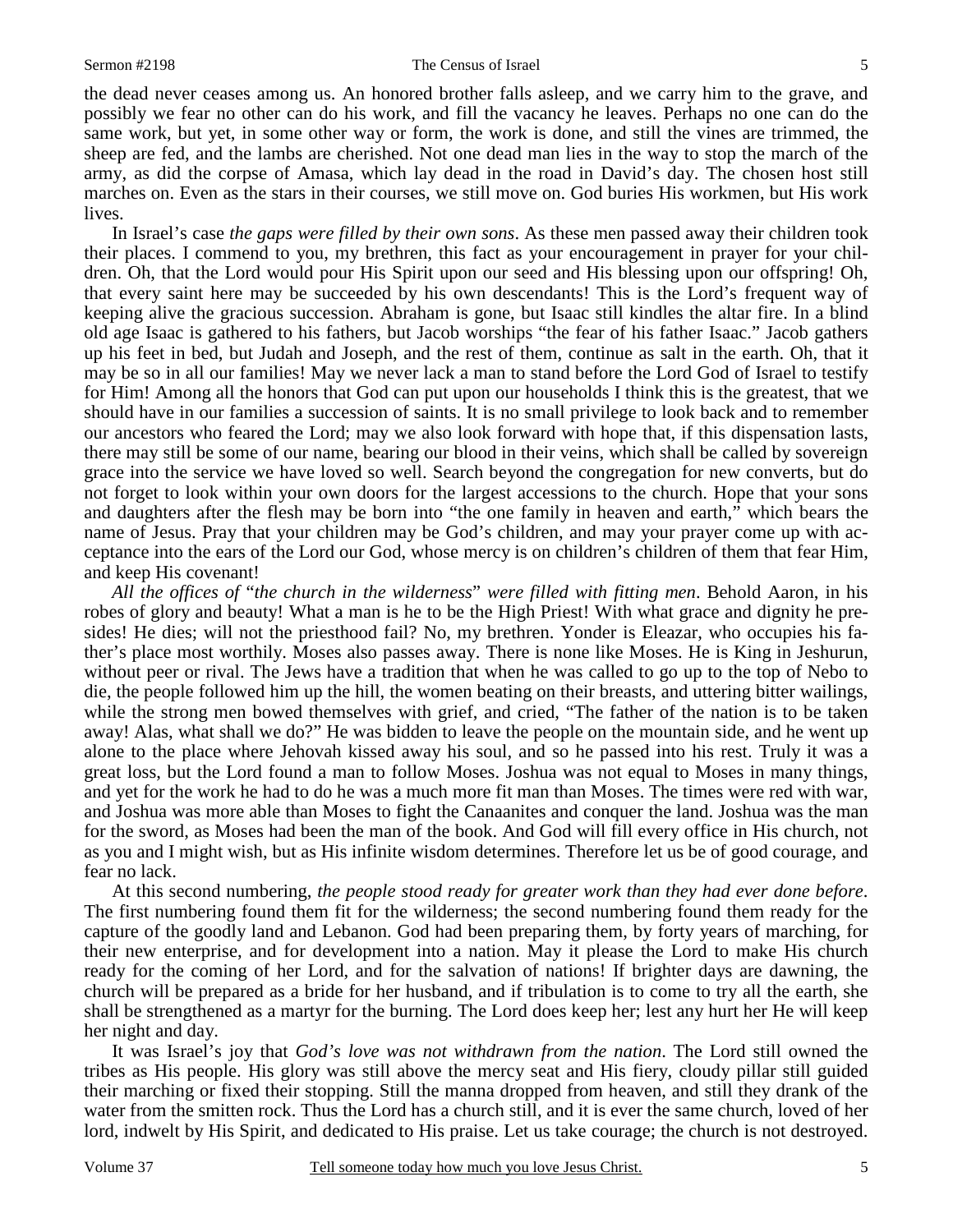#### 6 The Census of Israel Sermon #2198

Many changes take place, and many sorrows are involved therein, but the church of God is as everliving as her immortal Head, who has declared, "Because I live, you shall live also." Still, her stars are the hope of the world's night, and her angels are the heralds of the eternal morning. She follows the bleeding lamb, who is the doctrine of her teaching, the model of her acting, the glory of her hope.

**III.** Thirdly, let me bring before your minds THE UNCHANGEABLENESS OF THE WORD OF GOD. This we perceive in the last verse. "For the Lord had said of them, They shall surely die in the wilderness. And there was not left a man of them, save Caleb the son of Jephunneh, and Joshua the son of Nun."

 Note *how unchangeable are the threats of the Lord*. "Among these there was not a man of them whom Moses and Aaron the Priest numbered. For the Lord had said of them, They shall surely die in the wilderness." Take note of this, you that think God's word can fail; you know not what you dream. His words of righteous wrath are not lost; they kill as with a two-edged sword. The verse says, "There was not left a man of them." Whom the Lord had condemned to die, nothing could keep alive. Therefore, do not imagine, O you that obey not the Lord, that you shall go unpunished!

 The unbelievers were many, yet not one escaped. "Though hand join in hand, the wicked shall not be unpunished." The rebels were a terribly large majority, but the crowds in the broad way make it none the safer. God has no respect for multitudes, "The wicked shall be turned into hell, and all the nations that forget God." Here they outnumbered the faithful more than ten thousand times, and yet the justice of God did not spare one of them. "There was not left a man of them." How can any of you hope to escape? "Your hands shall find out all Your enemies." The proudest sinner shall be laid low; the thunders of Jehovah shall smite down each individual transgressor, and no one shall go away free in the day of God's wrath.

 It was a long time before all the sinners died, but the long-suffering of God had its limit, and in the end, every rebel died in the wilderness. They lived on, some of them, for all the forty years, but they could not pass the boundary. Perhaps they said, "Ah, this ban from God will never take effect on us." Yet, before the years were up, the survivors of the doomed race had to share the common fate. Not a man of those whom Moses and Aaron numbered at Sinai could pass the line of fire which closed in the forty years. God waits, waits in infinite mercy, but the punishment of the wicked is none the less sure. "Their foot shall slide in due time." The Lord has bent His bow, and made it ready, and when their hour is come, they shall find that He is not slack concerning His word. Do not, I pray you, doubt the terrible certainty of divine threats because they are long in taking effect. Say not, "Where is the promise of His coming?" He will come, and when He comes it shall be "in flaming fire taking vengeance on them that know not God, and that obey not the gospel of our Lord Jesus Christ."

 Some of the unbelieving generation were, no doubt, full of vigor, and they said, "We are as strong as old Caleb, and quite as likely as he to cross the Jordan. Our eyes are as clear as those of Moses, and we shall outlive the forty years appointed us." But death chilled the coals of juniper, and quenched their vehement flame. The stalwart man of war laid down his weapons, vanquished by the unconquerable foe of men. "There was not left a man of them." How like a knell those words sound in my ears! The mighty in the day of battle were no longer mighty when their hour had come. "They could not enter in because of unbelief," but "Their carcasses fell in the wilderness." All their days were passed away in the wrath of God. Beware, you that forget God, lest He tear you in pieces, and there be none to deliver. It is vain for you to indulge a hope, "larger" or smaller, if you die in your sin. The justice of the Most High is not to be escaped. In that last great day, when the throne shall be set, and every man shall give an account for the things done in his body, whether they are good or whether they are evil, the strict Judge will by no means clear the guilty, but they shall be driven away in His wrath to the place where their worm dies not, and their fire is not quenched. Oh that you would flee to Christ for refuge! Look to His cross, I pray you, that you may be saved! As the Lord fulfilled His threats, *so did He cause His promises to come to pass*. Caleb lived on and so did Joshua. They were often in danger. Did not the rebels take up stones to stone them? They were often near to death; Joshua was commander-in-chief of the army, and Caleb was a man of war from his youth up. They endured the common risks of soldiers, but nothing could kill them, for God had promised that they should enter the land. They believed God and honored Him by their conduct, and therefore He kept them until the hour came to go in unto the land to possess it. There were only two of them, but God did not therefore overlook them. He keeps covenant with individuals as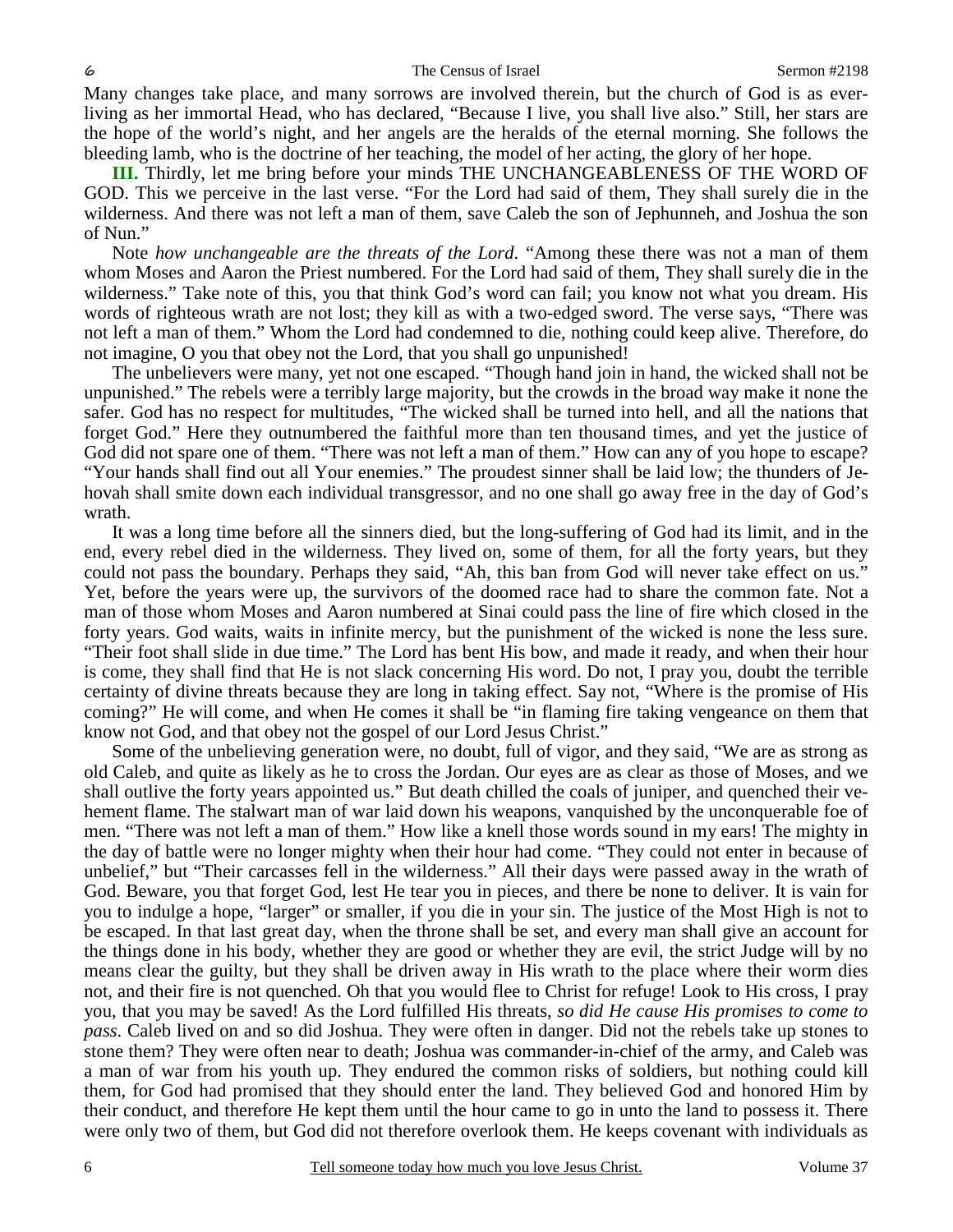#### Sermon #2198 The Census of Israel 7

well as with nations. They were not men who kept themselves out of harm's way, neither were they timorous, and therefore afraid to advance their opinions. No doubt they came in for a special share of envy and malice, but their reward with God was sure. If you believe in Jesus, though you should be the only one of your family, yet you shall be saved. Though you know none of your kin fear the Lord, yet the God of Israel will not forget the lone one who is separated from his brethren. Though the faithful should become so few that all the saints together should only make a handful, yet it is written, "Fear not, little flock; for it is your Father's good pleasure to give you the kingdom."

 God's word stands. "The grass withers, and the flower thereof falls away: but the word of the Lord endures forever. And this is the word which by the gospel is preached unto you." Jehovah's threats and promises are of equal force. "Has He said, and shall He not do it?" There shall be no change even to a jot or tittle in this wondrous book. God forbid that we should begin to doubt it, for if we once begin, where shall we end? With this striking confirmation before us, we believe that the word of the Lord must stand. Let us be as the man whom the Lord blesses, because, says He, "he trembles at My word."

**IV.** Our last point is this; learn from my text THE ABIDING NECESSITY OF FAITH. Those people came out of Egypt with Moses, and were all baptized unto Moses in the cloud and in the sea when they came forth into the wilderness. One would have hoped that they all would march to Canaan, but it was not so. The first census is taken, their names are on the roll, but, sad to say, at the next numbering all those names have vanished. What a difference between the church roll at Sinai and the book of life by Jordan!

 If you profess to be the people of God, we count you among His children; you are written among the living in Zion, but what an awful thing it would be if your name should not be written in the Lamb's Book of Life at the last! What if you should lie on the threshing floor in the great heap before the winnowing, but should be gone with the chaff as soon as the Lord has come, "whose fan is in His hand"! Oh, that none of us may provoke the Lord to swear in His wrath that we shall not enter into His rest!

 Learn, first, that *no man is, was, or ever shall be saved without faith*. "He that believes not shall be damned" is our Lord's solemn declaration. It is written, "He that believes not is condemned already, because he has not believed in the name of the only begotten Son of God." This is as true today as when it was first spoken.

 Learn, next, that *no privilege can supply the lack of faith*. We read that they heard, as you do, but "some, when they had heard, did provoke." Their provocation lay mainly in their unbelief. No hearing, no, not hearing the apostles themselves, could save you without faith. "The word preached did not profit them, not being mixed with faith in them that heard it." Hearing may minister to condemnation if the truth is not believed.

 These people went a certain way with Moses towards the Lord's promised rest. They did come out of Egypt, they were numbered with Jehovah's people, in the numbering at Sinai, they were separated from all the world in the quietude of the wilderness, but we read there was in them "an evil heart of unbelief, in departing from the living God." In heart they went back to Egypt. It is not enough to begin well, "he that endures to the end shall be saved," and no other. They had ceremonies in abundance, but they were not saved by them. They had the morning and the evening lambs; they were circumcised; they ate the Passover; they kept the Day of Atonement, but all these things together did not save them from dying in the desert, shut out of Canaan by unbelief. "They could not enter in because of unbelief." Nothing can make up for the absence of faith. They had nothing to do all the day long in the wilderness, but to learn the lessons of God. They had time for thought, and they had the best of teachers to instruct them, and the best of school books in the ceremonial law, and yet their knowledge did not preserve them from leaving their carcasses in the desert. They had plenty of time for meditation and contemplation; they had no care about temporals, for their bread was given them, and their waters were sure, and yet because of want of faith they did not learn that elementary truth which would have ministered to them an entrance into rest.

 But *none perished who had faith;* no, not one. All those who believed God, and held fast to Him, were made inheritors of the land. Caleb and Joshua—these two saw the land, and took their places in it. If you believe, whatever your name may be, you shall be saved, for "he that believes and is baptized shall be saved." It is written, "Believe on the Lord Jesus Christ, and you shall be saved." Caleb and